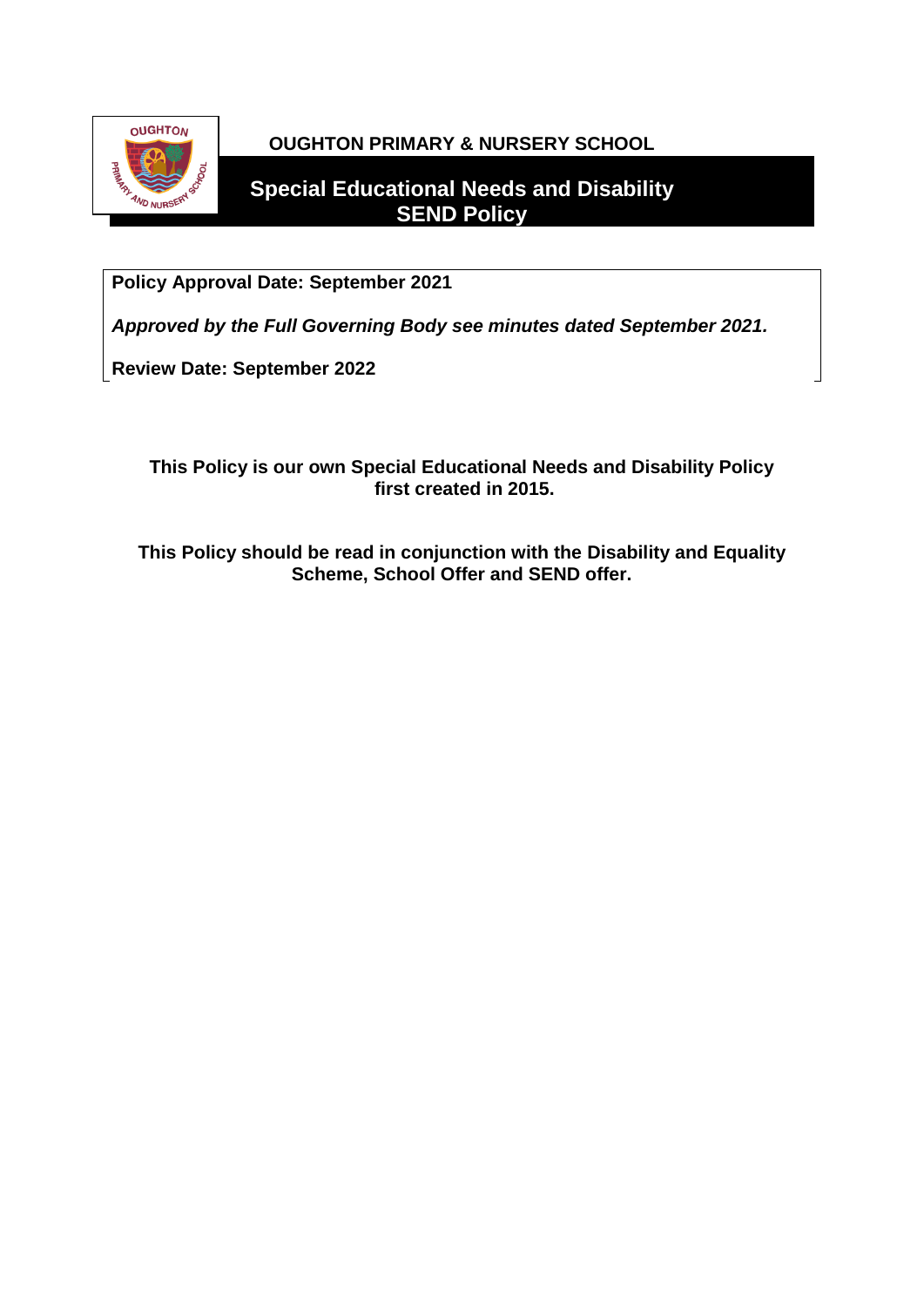# **Vision**

To be a fully inclusive school where all children's learning needs are taken into account and reasonable adjustments and provision are made, so that they can access a broad and balanced curriculum.

### **Compliance**

This policy complies with the statutory requirement laid out in the SEND code of Practice 0-25 (July 2014) 3.65 and has been written with reference to the following documents and guidance.

- Equality Act 2010: advice for schools DfE Feb 2013
- SEND Code of Practice 0-25 (July 2014)
- Schools SEN Information Report Regulations (2014)
- Statutory Guidance on Supporting Pupils at School with Medical Conditions (September 2014 updated January 2021)
- Child Protection Policy
- Accessibility Plan
- Teacher's Standards 2012
- Oughton Primary School Transition Procedures

This policy has been created in consultation with the school community including Governors, Parents and staff and is written alongside the school's SEN information Report.

#### **Aims**

Oughton Primary and Nursery School aims to provide a broad, balanced, creative and inclusive education with high expectations for all children thus creating independent individuals who make a successful transition to secondary education. All children are entitled to "high quality teaching that is differentiated and personalised" but

*"Some children and young people need educational provision that is additional to or different from this. This is special educational provision under Section 21 of the Children and Families Act 2014." Code of Practice 2014*

This policy describes the procedures and systems that have been established for providing an integrated education for all children with special educational needs, whilst providing access to a broad and balanced curriculum.

#### **Definition of Special Educational Needs and Disability**

This policy is based on the definition of special educational needs as stated in the Special Educational Code of Practice 2014 DFE 2014, introduction paragraph xiii, xiv p.4.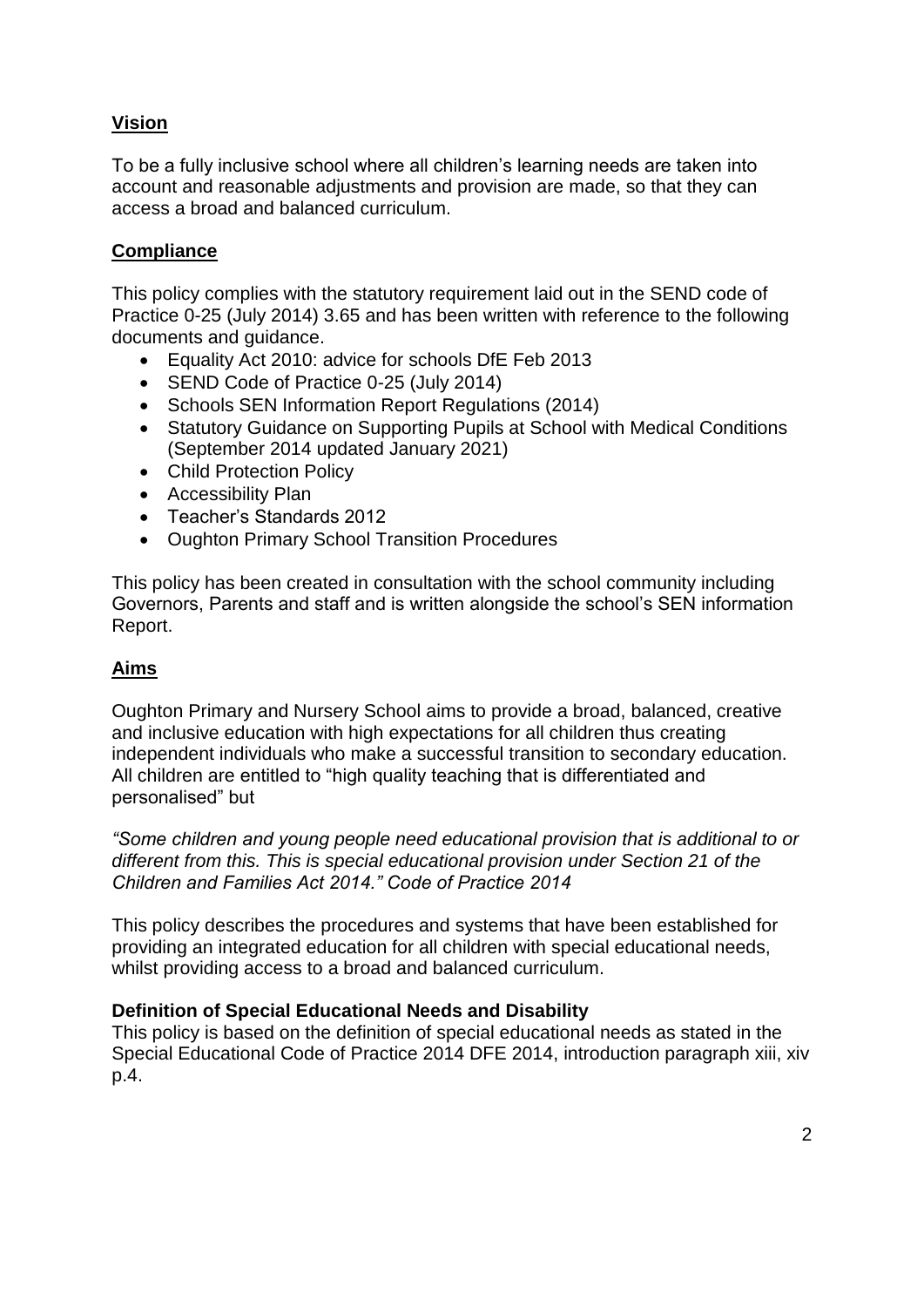"A child or young person has SEN if they have a learning difficulty or disability which calls for special provision to be made for him or her.

A child of compulsory school age or a young person has a learning difficulty or disability if he or she

- Has a significantly greater difficulty in learning than the majority of others at the same age, or
- Has a disability which prevents or hinders him or her from making use of facilities of a kind generally provided for others of the same age in mainstream schools or mainstream post-16 institutions".

The Code of Practice 2014 (paragraph 6.27) defines four broad areas of special educational need:

- *Communication and Interaction* (this includes children with speech and language needs, Asperger's Syndrome and Autism)
- *Cognition and Learning* (this includes conditions such as dyslexia, dyspraxia, dyscalculia, through to moderate learning difficulties, severe learning difficulties and profound and multiple learning difficulties)
- *Social, Emotional and Mental Health difficulties* (this includes children who may be withdrawn, isolated or display challenging behaviours)
- *Sensory and/or Physical Needs* (this includes children with sensory difficulties such as hearing/ vision impairment or physical difficulties)

It is important to note that behavioural difficulties alone do not automatically mean that a pupil has SEN. They may however be caused by other difficulties which may include SEN.

Slow progress and low attainment do not necessarily mean that a pupil has SEN; alternatively it should also not be assumed that a child does not have SEN if their attainment is age related. Identifying and assessing SEN pupils whose first language is not English requires care; difficulties relating solely to limitations in English as an additional language are not SEN.

# **Disability**

The Equality Act 2010 defines a disability as "a physical or mental impairment which has a long term and substantial adverse effect on their abilities to carry out normal day to day activities." Pupils with a disability do not necessarily have SEN, but there is a significant overlap between disabled children and young people with SEN.

# **Role and responsibilities**

#### **Class teachers**

Class teachers are responsible and accountable for the progress and development of all of the pupils in their class, including pupils who have SEND. Class teachers have responsibility to monitor and evaluate pupil's progress and to set future targets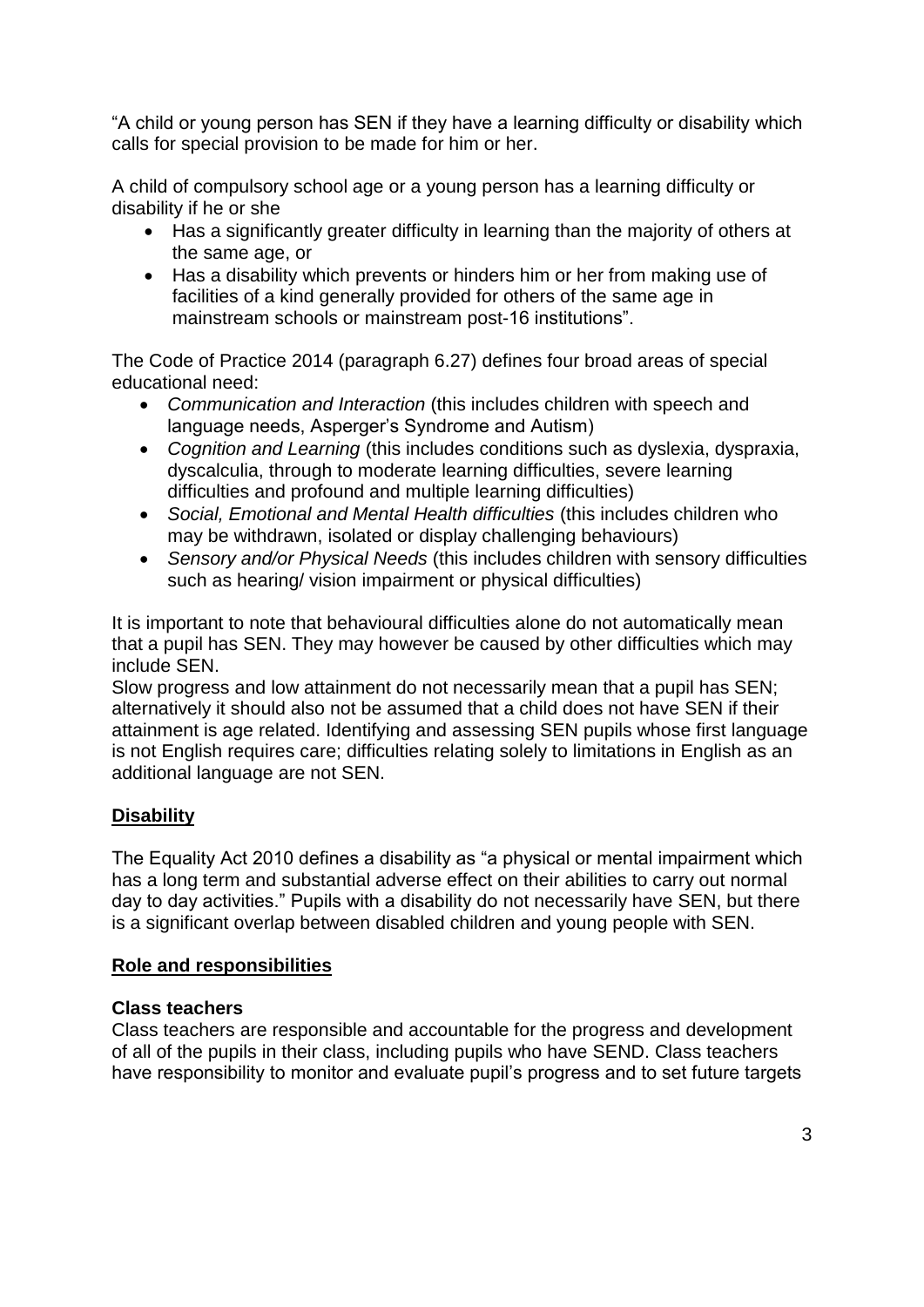for them. All children in the first instance are entitled to high quality first teaching which is differentiated for individual pupils.

Sometimes, it may be necessary to put in place additional support or targeted intervention. This support may be delivered by a Teaching Assistant or a teacher and often takes place in the classroom. On occasions some interventions may require the child being taken out of the classroom. Where this is necessary detailed planning takes place to minimise any disruption to learning. Interventions can range from a short daily session to longer less frequent sessions on a weekly basis depending on the need of each child. Sessions may be delivered on an individual basis or within a small group. It must be noted that interventions are part of everyday classroom practice and that many children who participate in interventions do not have SEN but need support in particular aspects of their learning.

Whilst it may be easier to deliver interventions outside of the classroom environment, care will be taken not to isolate the child from their peer groups. It is the responsibility of the class teacher to monitor and assess progress of SEND pupils working with a Teaching Assistant.

The key responsibilities of the **Assistant Headteacher** for Inclusion include the following:

- Overseeing the day to day operation of the school's SEN policy.
- Co-coordinating provision for children with SEN.
- Liaising with the relevant Designated Teacher where a looked after children has SEN.
- Advise on the graduated approach to providing SEN support.
- Advising on the deployment of the school's designated budget and other resources to meet pupils' needs effectively.
- Liaising with Parents/Carers of pupils with SEN.
- Liaising with early years' providers, other schools, educational psychologists, health and social care professionals, external agencies, the local authority and its support services.
- Liaising with potential next providers of education to ensure that a pupil and their Parents/Carers are informed about options and a smooth transition is planned.
- Ensuring that the school keeps the records of all pupils with SEN up to date.

#### **Special Educational Needs Support Teacher-** Supports Assistant Head with

- The day today operation of the school's SEN policy
- Co-coordinating provision for children with SEN.
- Liaising with the relevant Designated Teacher where a looked after children has SEN.
- Liaising with Parents/Carers of pupils with SEN.
- Liaising with early years' providers, other schools, educational psychologists, health and social care professionals, external agencies, the local authority and its support services.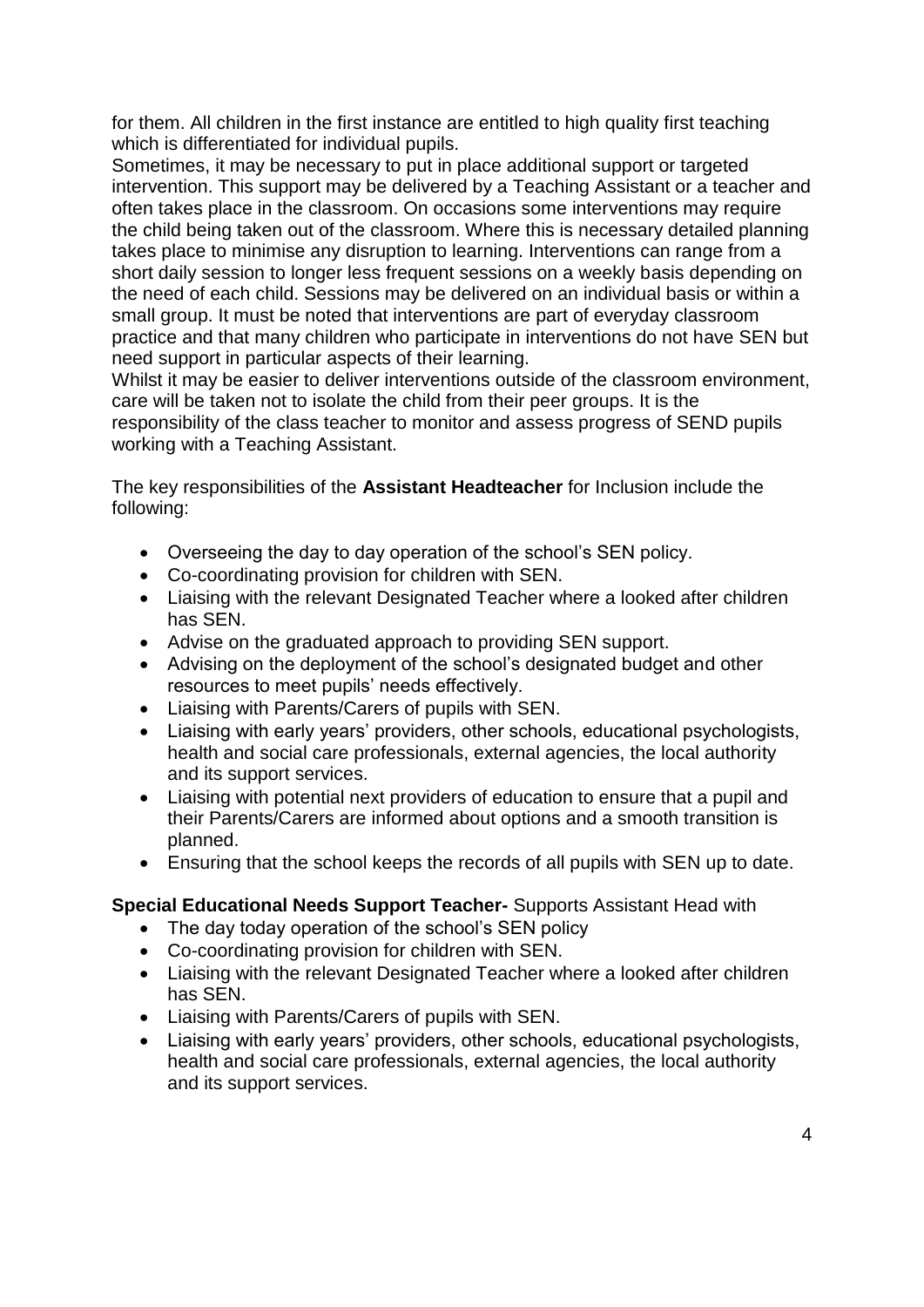- Liaising with potential next providers of education to ensure that a pupil and their Parents/Carers are informed about options and a smooth transition is planned.
- Ensuring that the school keeps the records of all pupils with SEN up to date.

#### **Headteacher**

The Head teacher has the responsibility for the day-to-day management of all aspects of the school's work, including provision for pupils with SEND. The Head teacher works closely with the Assistant Headteacher and Governing Body. She ensures that all staff area ware of the need to identify and provide appropriate support for pupils with SEND.

#### **Governing Body**

The governing body ensures that this policy is implemented and monitored via regular visits to the school and with the Assistant Head. The SEND Governor will report their findings to the governing body and is guided by duties set out in the SEND Code of Practice, 2014. The governing body monitors the progress and attainment of children with SEND and implements appropriate staffing and resource arrangements

### **Determining Special Educational Needs**

For some children SEN can be identified at an early age, however for other children and young people difficulties only become evident as they develop. Therefore it is essential that a pupil's special educational needs are identified as early as possible. In determining whether a pupil has SEN as much information as possible is gathered. This includes

- Teacher observation
- Teacher assessment
- National curriculum assessments
- Information from previous schools
- Parent/carer views
- Pupil views.

In addition to the above, it may be necessary for the Assistant Headteacher for Inclusion to carry out specific specialised assessments. Parents/Carers will always be informed of our concerns and the results of any screening and or assessments that have taken place.

# **Provision - A Graduated Approach to SEN**

The attainment and progress of all pupils is monitored frequently and consistently. Children falling behind age appropriate expectations or children making less than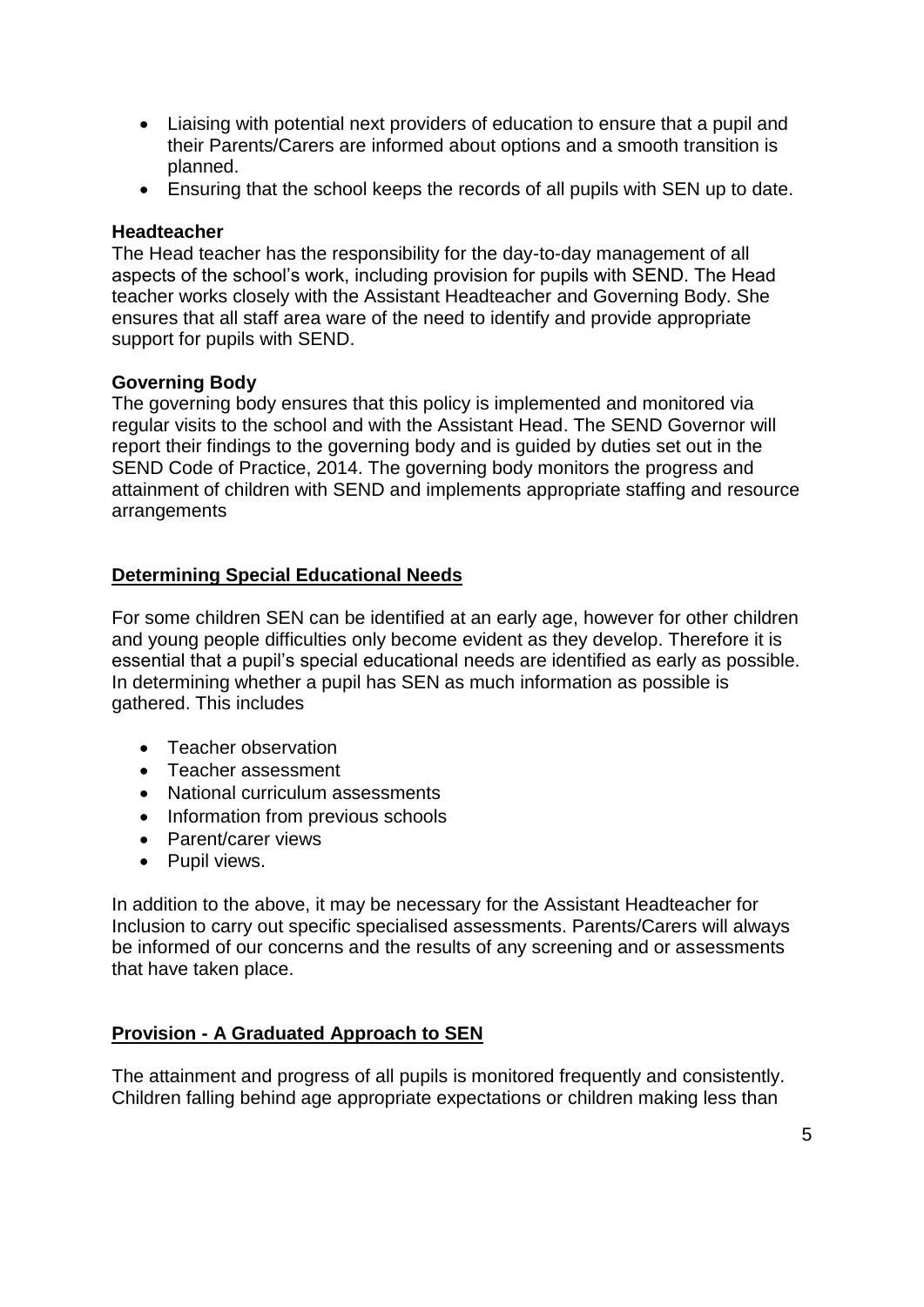expected progress will usually be identified through half -termly Pupil Progress Meetings.

If the school are concerned about a child's progress, then the Assistant Headteacher for Inclusion will have discussions with the class teacher and support and adjustments will be put in place. Discussions with the child will also occur to highlight any areas of difficulty they may have identified themselves. In the first instance, the school's response would be high quality teaching targeted at the pupil's area of weakness and the pupil's progress monitored closely over a period of time. Parents/Carers will be informed of this.

If progress continues to be less than expected it may be necessary to put in place additional support and a thorough assessment of a child's needs would take place. This draws on the teacher's assessment and experience of the child, their previous progress and attainment, their development in comparison to their peers, the views and experiences of Parents and the pupils' own views. The Assistant Headteacher for Inclusion may also undertake some additional specific assessments. If it is indicated that a pupil requires SEN Support Parents/Carers will be consulted and involved throughout this process. Additional support and intervention will then put in place and its impact closely monitored. The pupil's progress will then be discussed at half-termly pupil progress meetings and termly parent meetings. Parent meetings are aligned to the normal cycle of discussion with Parents/Carers of all pupils. Interventions may then be adjusted to ensure that it meets the specific needs of the child.

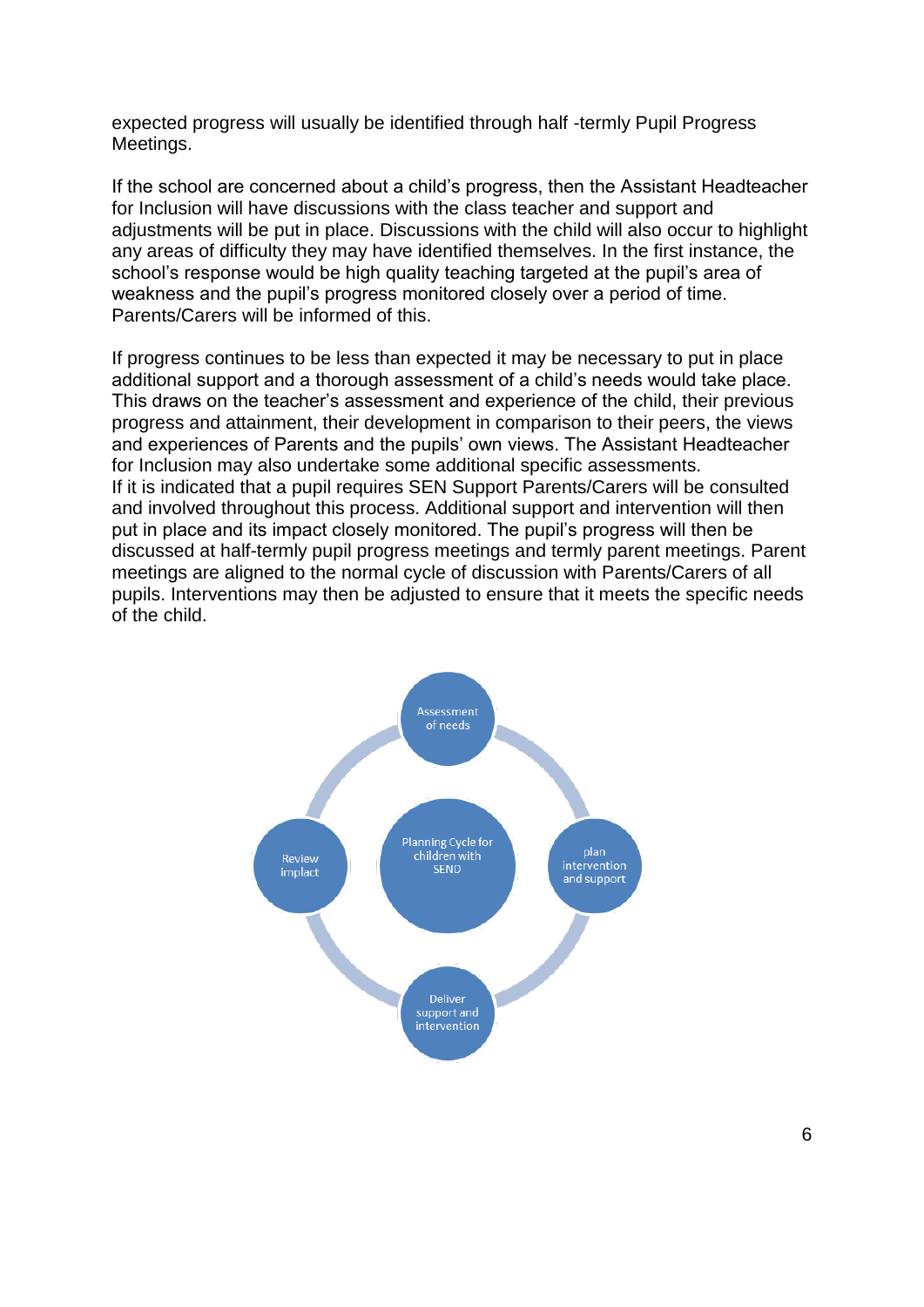We adopt a cyclical approach of assessing, planning, delivering and reviewing in order to meet the needs of children with SEN. Each intervention is carefully planned to ensure it is the most effective for each individual child with their own particular needs before it is implemented. The cycle is outlined below:

**Assess:** Where a child may be experiencing a problem or not making progress, his/ her needs are analysed using a range of data and information. A need may be identified by a member of staff, parent or child.

**Plan:** Parents, pupils and teachers will meet to plan a way forward. A range of adjustments to remove barriers to learning may be made in the classroom or a targeted intervention plan put into place. The plan will have targets and a set review date. It may not be clear at this stage if a pupil has SEND. Actions will be recorded on the class provision map. Some pupils may have an individual plan.

**Do:** The execution of the plan is the responsibility of the class teacher. Where the intervention involves 1:1 teaching or group work away from the main teacher, the class teacher is still responsible for the implementation of the plan. The person running the intervention is required to record the sessions in order to track progress. **Review:** The plan is reviewed on the agreed date to see how effective it has been, using information gathered throughout the process. Pupils, Parents and staff are all consulted. This information will determine what action, if any, needs to happen next. Occasionally it is necessary to seek advice from external professionals. At Oughton we receive advice and support from a number of external services including:

- Educational Psychologists,
- Woolgrove School,
- Autism Advisory Teachers
- The Specific Learning Difficulties Base (SpLD)
- Speech and Language Therapy team
- Child and Adolescent Mental Health Team (CAMHs)
- Step 2
- Child Development Centre (CDC)
- Specialist Teachers for Sensory Impairments e.g. physical, visual or hearing impairment.
- Hitchin Partnership
- Hitchin Primary Behaviour Support Service

Parents/Carers will always be consulted regarding these discussions. Advice received from external professionals will be used to ensure that our school support best meets the individual pupil's needs.

If a child has consistently met their targets over a period of time they may no longer require SEN Support but their progress will continue to be monitored to ensure that they continue to make progress.

#### **Data and Record Keeping**

Each class/year group has a provision map (recorded on the termly pupil progress meetings). A provision map records what provision is in place for: all children with reasonable adjustment; some children regarding specific interventions and a few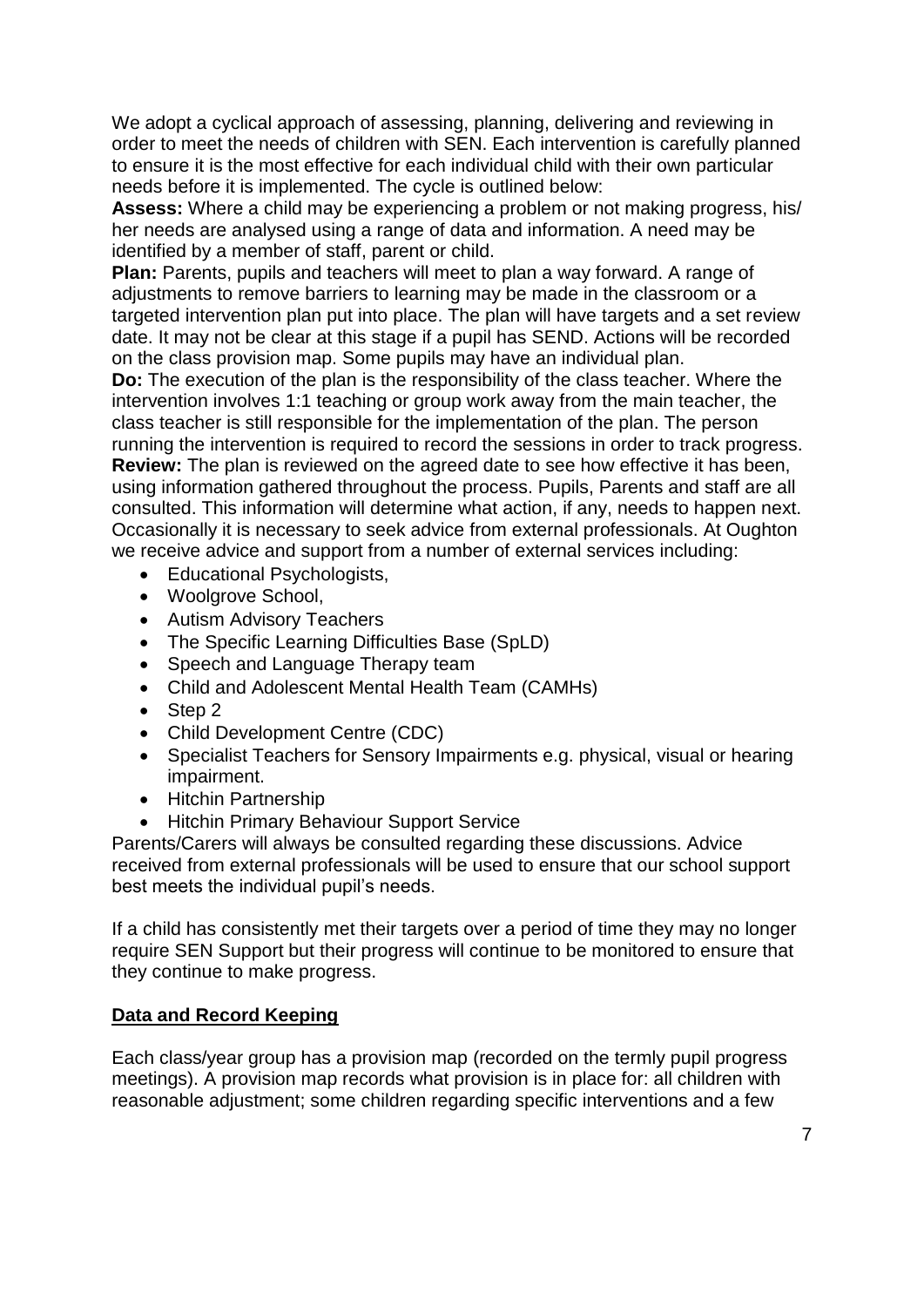children who require highly specialised support. Each class provision map is updated and reviewed at least three times a year and is recorded on the minutes of pupil progress meetings. The school uses a computer based system to record, collate and track progress across the school. This data informs the provision maps and pupil progress meetings and from this targets are set for all children. Children with more complex needs will be given highly personalised interventions and support and this will be recorded on their individual support plans. All children with SEND also have a One Page Profile which captures important information to enable teachers to personalise learning for each young person. This information enables teachers to be aware of the strengths, interests and specific support needs of their pupils.

As part of the Assess, Plan, Do, Review Cycle, as mentioned above an external professional may be consulted for advice on specialist support. It may emerge that a child has a Special Educational Need, which falls into one of the categories. If a child is identified as having a Special Educational Need, this will be recorded on the School Census, which is updated twice a year. Parents will be part of the identification process and will be kept fully informed.

The recording of a child's provision will depend upon the nature and complexity of the Special Educational Need. Extra provision, targets and outcomes will be recorded on the pupil progress meeting notes. More specialist provision may be recorded on Individual Support Plans, Pastoral Support Plans or Individual Medical Plans. Where many agencies are working with a child, a Team around the Family may be put into place. All plans will be reviewed at least termly with relevant professionals, Parents and pupils.

#### **Education and Health Care (EHC) Plans**

The majority of pupils with SEND will have their needs met within school. In some cases where pupils have multiple and complex needs, it may be necessary to conduct an EHC needs assessment (Education, Health and Care) in order for the local authority to decide whether it is necessary for it to make provision through an EHC Plan.

The purpose of an EHC Plan is to ensure that purposeful provision is made securing the best outcomes for the individual across education, health and social care and as they get older, prepare them for adulthood. Children with existing Statements of Educational Need will be transferred to a new EHC Plan. The timescale for conversion is governed by the Local Authority. The new EHC plan will provide the same statutory protection and rights as a Statement.

Where a child has not made expected progress despite purposeful activity by the school to meet the SEN, the school or Parents can ask the local authority to conduct an Education, Health and Care needs assessment. The local authority must then make a decision about whether an EHC needs assessment is necessary. Following an assessment, the local authority decides whether or not to issue an EHC plan. The EHC plan must specify the outcomes sought for the child and decisions about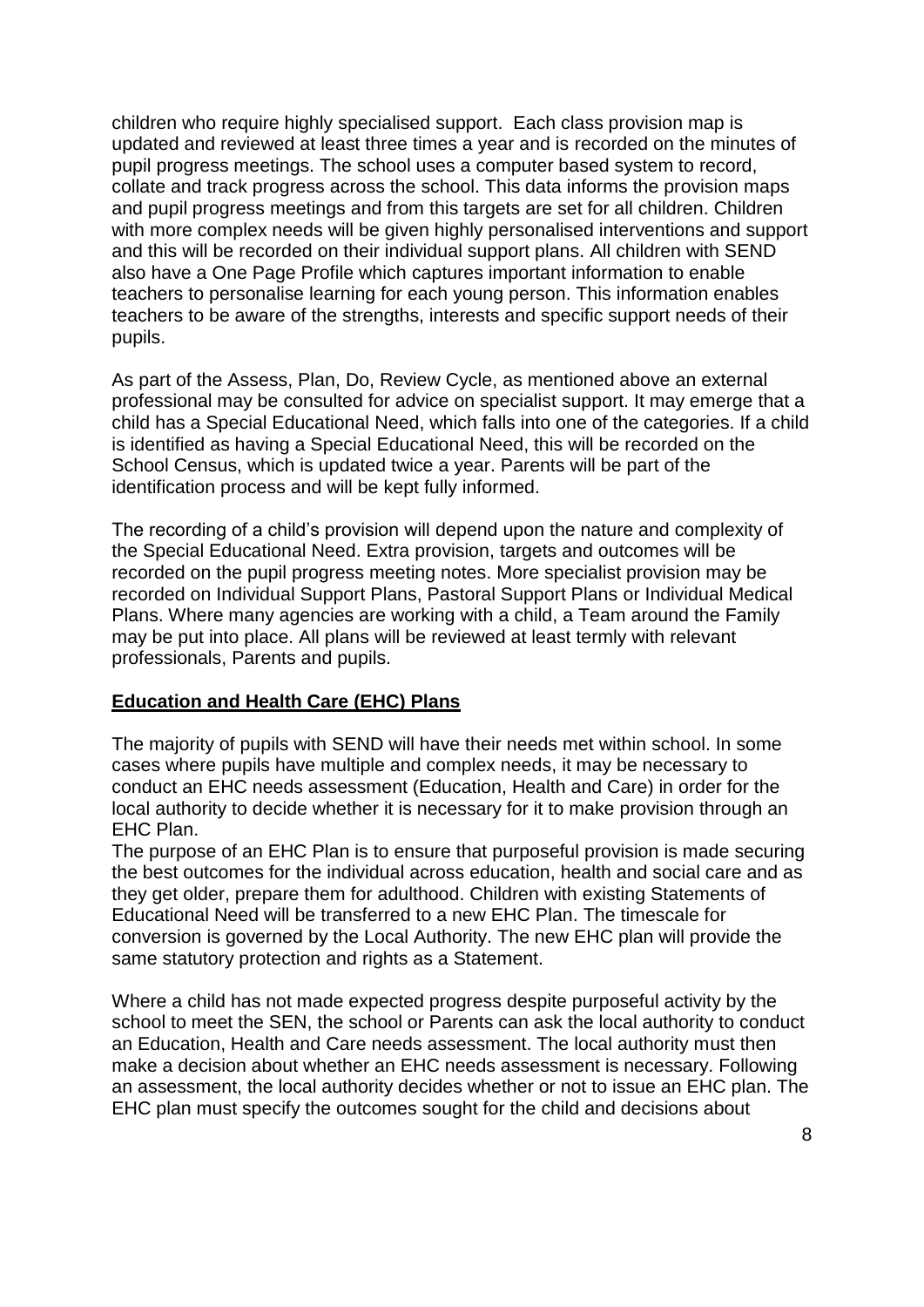content should be made together with Parents and the child. The plan will detail the special educational provision required by the child. All EHC plans will be reviewed annually with parent, pupil, LA, school and external agencies.

### **Storing and Managing Information**

Documents relating to pupils with SEND are stored in the locked filing cabinet in the Inclusion office. SEND records are passed on to the new educational setting when a child leaves our school.

# **Transition**

Transition between phases of education is planned for all children but some children require additional and for some specialist support with transition between year groups, schools and or phases of education. This additional and specialist support is carefully planned and prepared for.

### **Allocation of resources**

The school budget is given to the school by the Government and includes money for supporting children with SEND. The Headteacher in consultation with the Governors and Senior Leadership Team decides on the deployment of resources for SEND according to the needs of the school. The Head teacher and Assistant Headteacher for Inclusion decide what resources, training and support are needed.

The needs of children with SEND are identified in the pupil progress meeting. This identifies all additional support provided and is updated every half term to ensure that resources are effectively deployed. In addition to this some children with high needs have individual supports plans to which outline their specialist provision and monitor progress.

Exceptional Needs funding may be allocated by North Hertfordshire Local Authority to pupils whose needs are considered exceptional for that cohort. This is applied for and granted through local Cluster and Panel meetings.

# **Training**

All staff are given regular training opportunities in order to provide high quality teaching and accelerate progress. Training needs are identified through Performance management, the needs of a pupil or cohort, observations of teaching, Pupil Progress reviews and review meetings.

#### **Pupil Participation**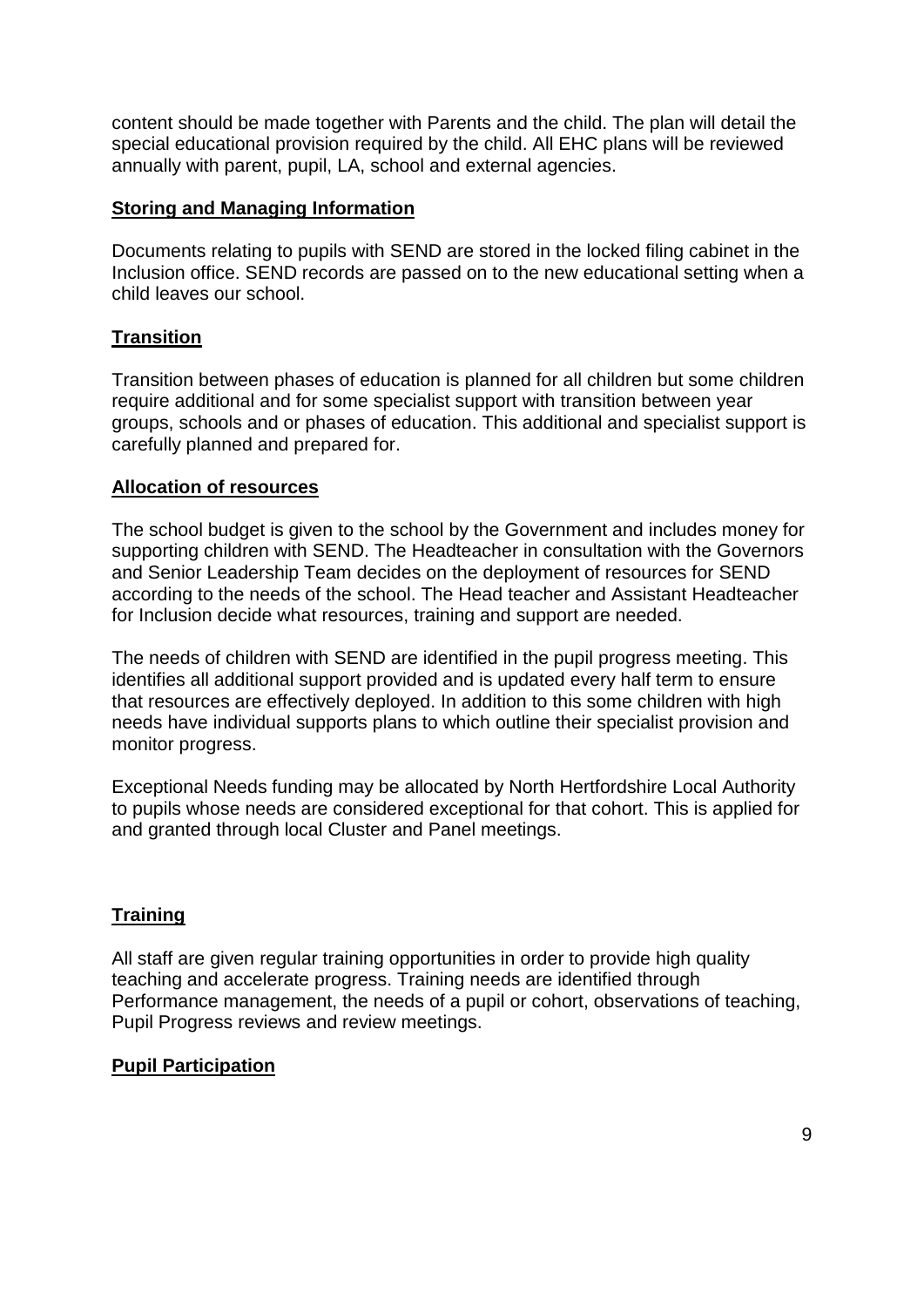"Children who are capable of forming views, have a right to receive and make known information, to express an opinion, and to have that opinion taken into account in any matters affecting them. The views of the child should be given due weight to the age, maturity and capability of the child". UN Convention on the Rights of the Child – Articles 12/13.

Children are encouraged to set, monitor progress and review their personal learning targets. This is facilitated by the class teacher and involves the Parents/Carers.

Partnership with Parents and Carers

"Where a pupil is receiving SEN support, schools should talk to Parents regularly to set clear outcomes and review progress towards them, discuss the activities and support that will help achieve them, and identify the responsibilities of the parent, the pupil and the

school." Code of Practice, 2014

Parents/Carers are informed when a teacher has concerns about a child's progress, and are consulted with regard to the action to be taken.

When a decision is made to provide SEN support, this will always be after consultation with the Parents. They are encouraged to meet regularly with the class teacher and/or Assistant Headteacher for Inclusion and to support the targets at home.

# **The Local Offer**

The purpose of the Local Offer is to enable Parents and young people to see more clearly what services are available in their area and how to access them. Hertfordshire's local offer can be found here: <http://directory.hertsdirect.org/kb5/Hertfordshire/directory/localoffer.page>

Oughton's local offer/SEN information report can be found on our school website, here:

[http://www.oughton.herts.sch.uk/special-educational-needs-sen--designated-senior](http://www.oughton.herts.sch.uk/special-educational-needs-sen--designated-senior-person-dsp.html)[person-dsp.html](http://www.oughton.herts.sch.uk/special-educational-needs-sen--designated-senior-person-dsp.html)

#### **Admissions**

Oughton Primary and Nursery follows the guidance in the SEN Code of Practice for Admissions.

This means that we:

- Must consider applications from Parents of children who have SEN but do not have an Education, Health and Care Plan (EHC) on the basis of the school's published admissions criteria as part of normal admissions procedures
- Must not refuse to admit a child who has SEN but does not have an EHC plan because they do not feel able to cater for those needs